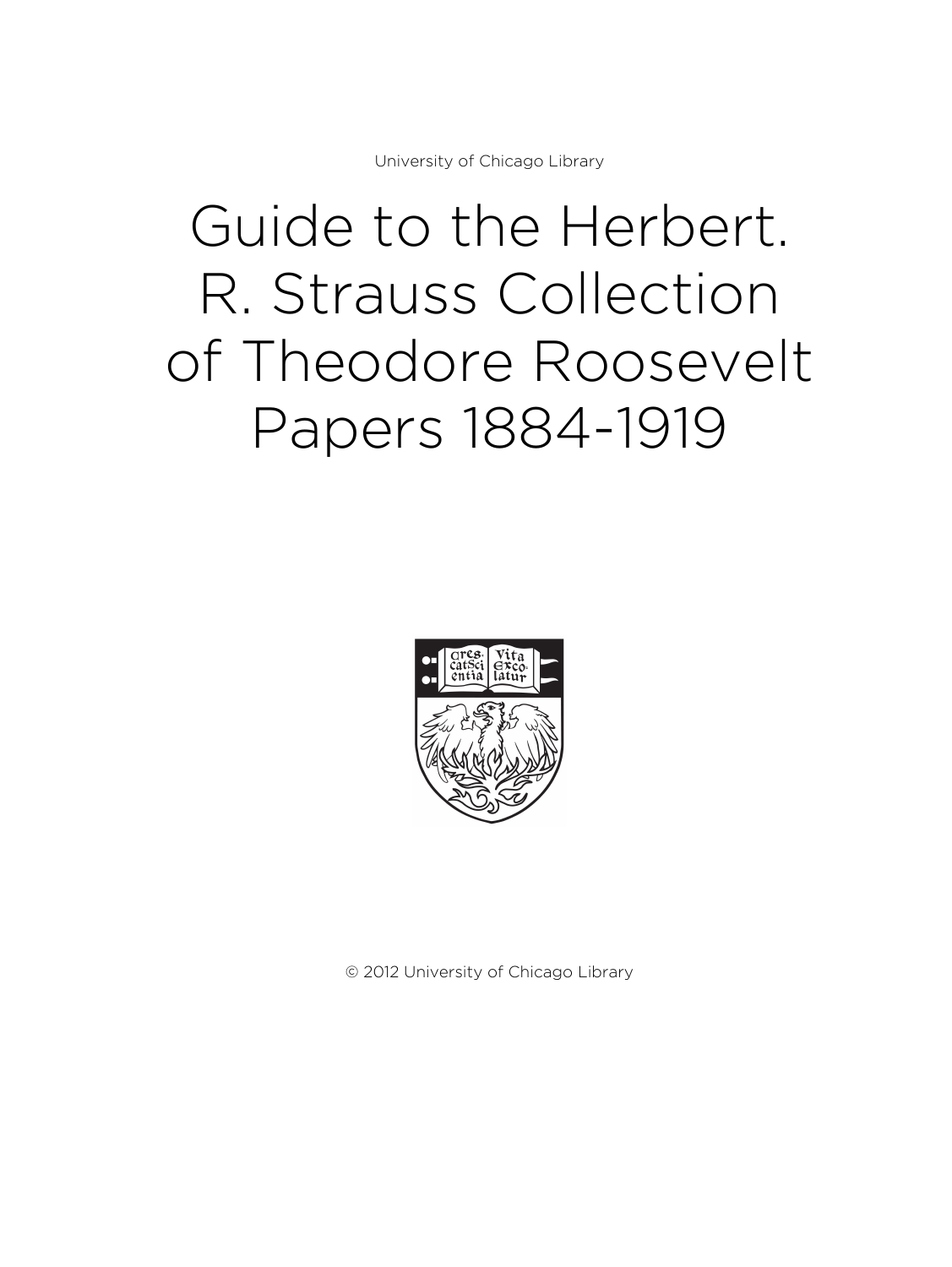# **Table of Contents**

| <b>Descriptive Summary</b>                                         | 3 |
|--------------------------------------------------------------------|---|
| Information on Use                                                 | 3 |
| Access                                                             | 3 |
| Citation                                                           | 3 |
| <b>Biographical Note</b>                                           | 3 |
| Scope Note                                                         | 4 |
| <b>Related Resources</b>                                           | 5 |
| Subject Headings                                                   | 5 |
| <b>INVENTORY</b>                                                   | 5 |
| Series I: Correspondence                                           | 5 |
| Subseries I: Correspondence between Roosevelt and Lemuel. E. Quigg | 5 |
| Subseries II: Correspondence between Roosevelt and William Murphy  | 6 |
| Subseries III: Correspondence of members of Roosevelt's Cabinet.   | 7 |
| Subseries IV: General Correspondence                               | 7 |
| Series II: Photographs, Slides, and Ephemera                       | 7 |
| Series III: Oversized                                              | 8 |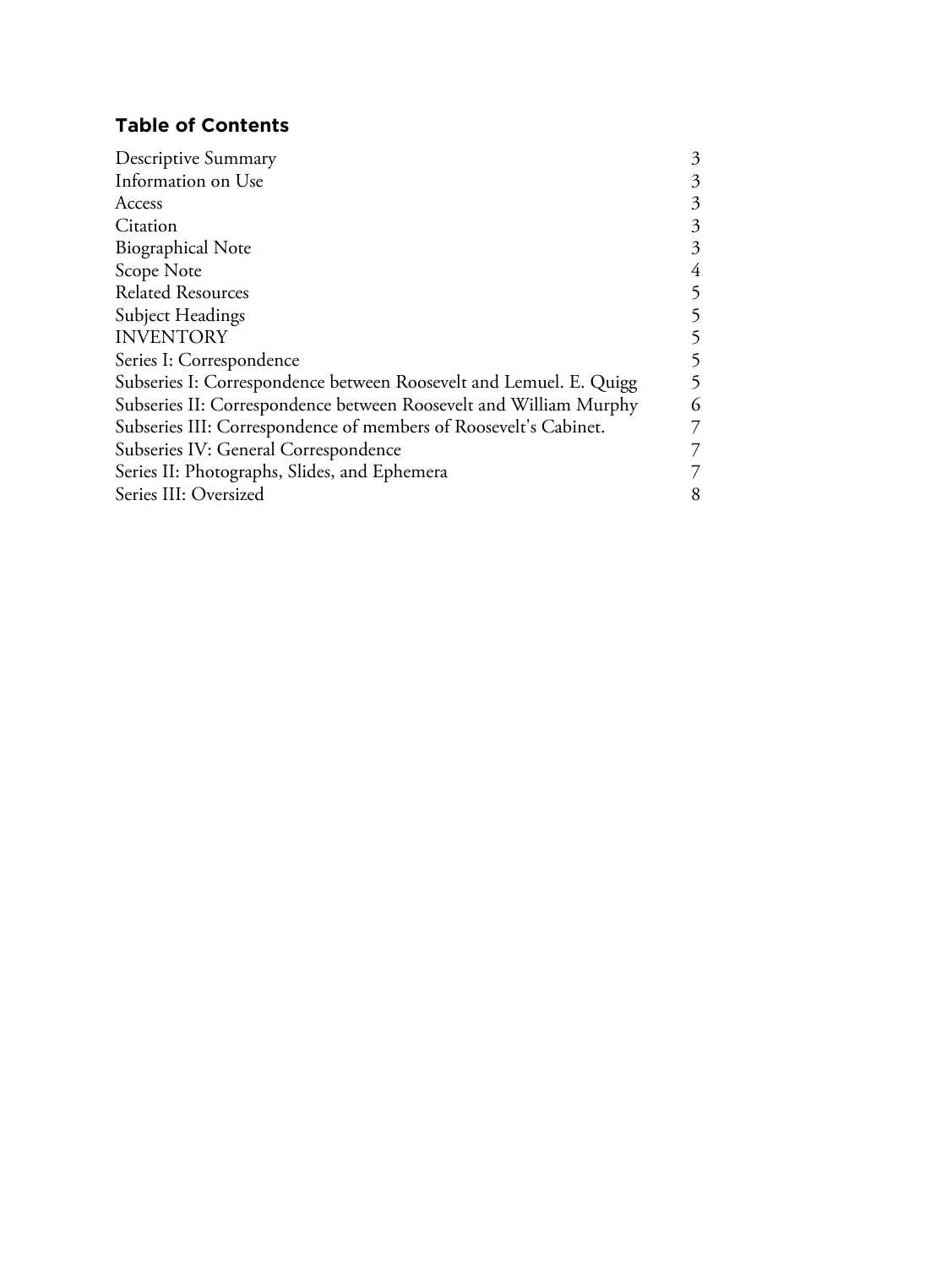## **Descriptive Summary**

| <b>Identifier</b> | <b>ICU.SPCL.ROOSEVELT</b>                                                                                                                                                                                                                                                                |
|-------------------|------------------------------------------------------------------------------------------------------------------------------------------------------------------------------------------------------------------------------------------------------------------------------------------|
| <b>Title</b>      | Strauss, Herbert R. Collection of Theodore Roosevelt Papers                                                                                                                                                                                                                              |
| <b>Date</b>       | 1884-1919                                                                                                                                                                                                                                                                                |
| <b>Size</b>       | 5 linear feet (5 boxes)                                                                                                                                                                                                                                                                  |
| <b>Repository</b> | Special Collections Research Center<br>University of Chicago Library<br>1100 East 57th Street<br>Chicago, Illinois 60637 U.S.A.                                                                                                                                                          |
| <b>Abstract</b>   | This collection contains manuscripts, photographs and memorabilia of<br>Theodore Roosevelt. Also contained within this collection are autographed<br>John T. McCutcheon cartoons. The collection dates from 1884 to 1919,<br>with the bulk of the material dating between 1895 and 1919. |

## **Information on Use**

## **Access**

This collection is open for research.

# **Citation**

When quoting material from this collection, the preferred citation is: Strauss, Herbert R. Collection of Theodore Roosevelt Papers, [Box #, Folder #], Special Collections Research Center, University of Chicago Library.

# **Biographical Note**

Herbert Strauss (1899-1974) was a Chicago investment banker who collected historical documents. The Herbert R. Strauss Collection of Theodore Roosevelt Papers was donated to the University of Chicago in four installments from 1960 to 1974.

Born on October 27, 1858, Theodore Roosevelt was the 26th President of the United States. Roosevelt'sfirst elected office was as a New York State Assemblyman. After serving his term as an Assemblyman, Roosevelt left public life and founded and operated a ranch in North Dakota. After the collapse of his ranch, Roosevelt returned to public life, and quickly rose through the Republican Party. He was a member of the Civil Service Commission from 1888 to1895. In 1895 he became president of the New York City Police Commission and served in that capacity until he was made Assistant Secretary of the Navy in 1897. He served in this position until the Spanish American War. During the war, he founded and lead the First U.S. Volunteer Cavalry Regiment in Cuba.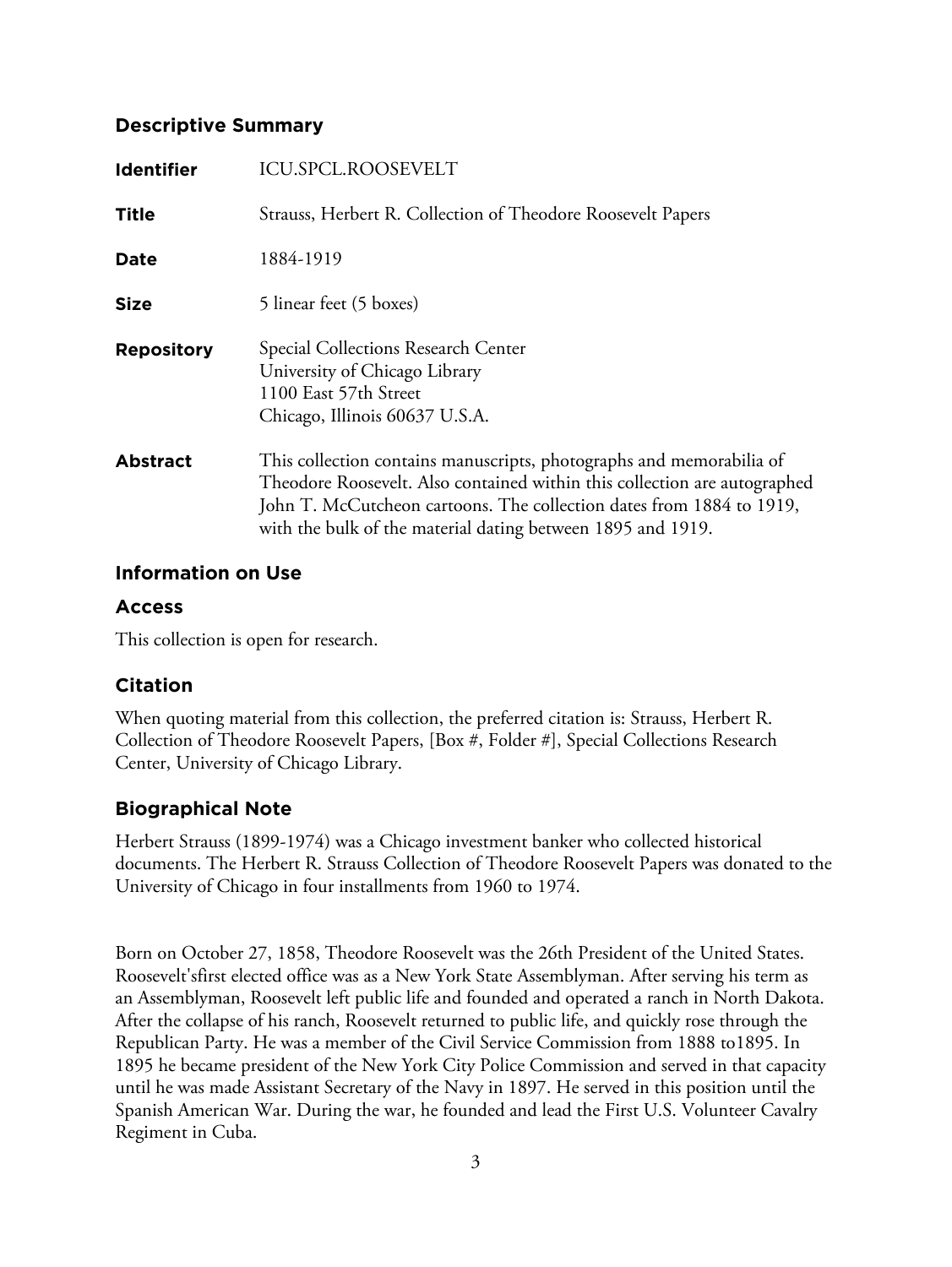After his success in Cuba, Roosevelt returned to politics. In 1898 he was elected governor of New York. In the second year of his term as governor, he was selected as the running mate of the eventual winner, William McKinley. After McKinley's assassination in 1901, Roosevelt became president. In 1904 Roosevelt easily won reelection. After he decided not to run in the 1908 election, Roosevelt returned to politics, and in 1912 ran for president of the United States under the Bull Moose Party. Roosevelt lost the election and largely retreated from public life. Theodore Roosevelt died in 1919.

Lemuel E. Quigg was a journalist and New York Republican politician who was associated with Theodore Roosevelt. Quigg was the editor of the Republican organization newspaper and integral to Roosevelt's quick rise through the Republican ranks. Quigg helped arrange Roosevelt's appointment to the New York City Police Commission and persuaded Republican elites to nominate Roosevelt for the New York Governorship.

William Murphy was a real estate investor and active in the New York Republican Party. He served on many state conventions and was an early supporter of Theodore Roosevelt.

## **Scope Note**

This collection contains manuscripts, photographs and memorabilia of Theodore Roosevelt. Also contained within this collection are autographed John T. McCutcheon cartoons. The collection dates from 1884 to 1919, with the bulk of the material dating between 1895 and 1919.

The collection is organized into three series: Series I Correspondence; Series II Photographs, Slides, and Ephemera; Series III Oversized. All folders are in chronological order by year of the latest dated document within the folder, with the exception of the correspondence series. The correspondence series is organized in chronological order by year of the latest dated document with the exception of the folders organized by recipient. Those folders are organized in alphabetical order.

Series I, Correspondence, is divided into four subseries.

Subseries I contains correspondence between Theodore Roosevelt and Lemuel. E. Quigg from 1894 to1919.

Subseries II contains correspondence between Theodore Roosevelt and William Murphy from 1890 to1905.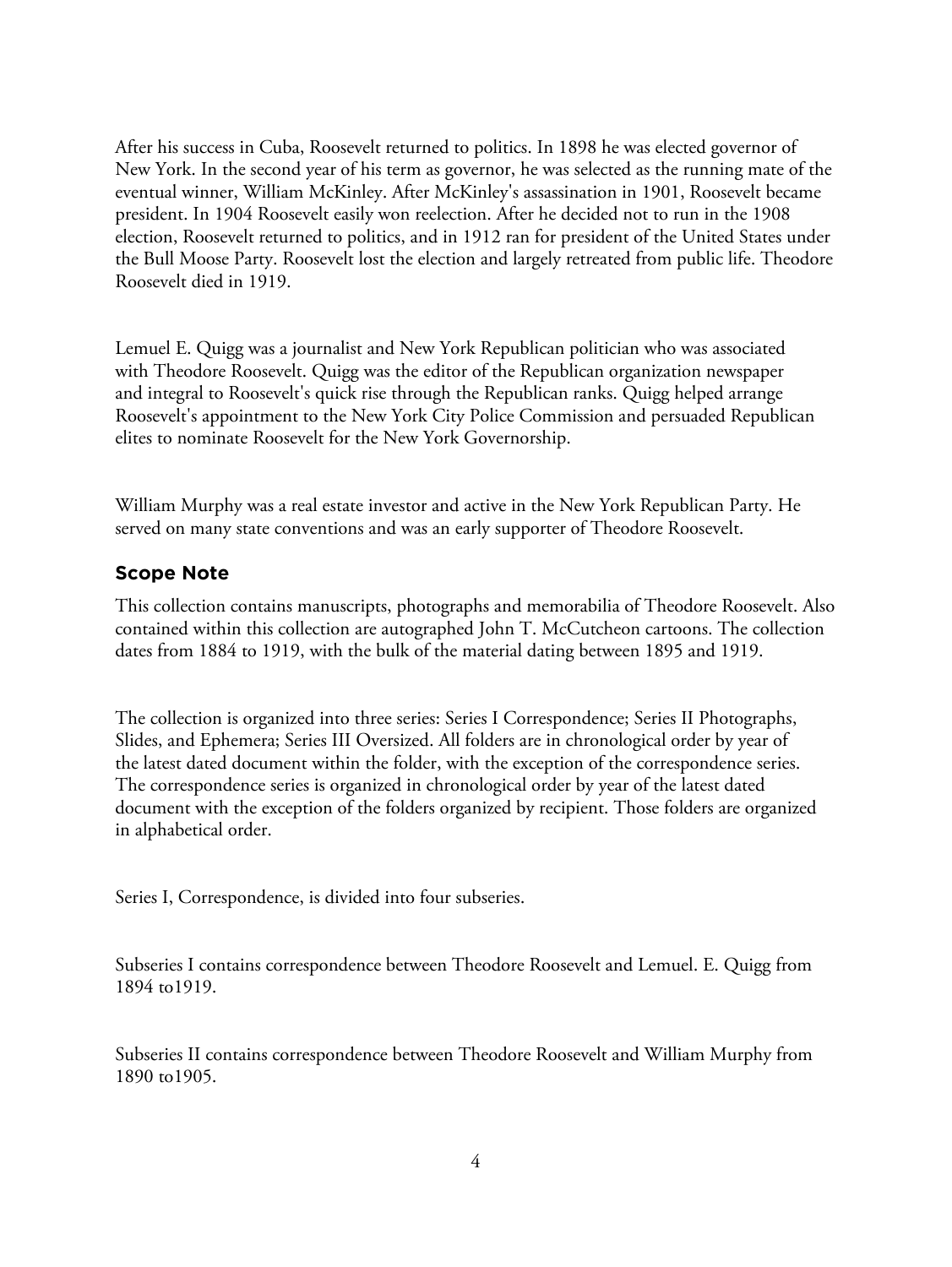Subseries III contains the correspondence of members of Theodore Roosevelt's Cabinet from 1901 to1916.

Subseries IV contains the general correspondence of Theodore Roosevelt from 1882 to1918.

Series II, Photographs, Slides, and Ephemera, consists of photographs of Theodore Roosevelt, glass lantern slides of political cartoons, newspaper clippings, cartoons, pamphlets, and other ephemera.

Series III, Oversized, contains oversized material, including original cartoons by John T. McCutcheon, and a printed cotton scarf produced for Roosevelt's presidential campaign.

# **Related Resources**

The following related resources are located in the Department of Special Collections:

http://www.lib.uchicago.edu/e/spcl/select.html

Woodruff, Timothy Lester. Papers, 1897-1909

U.S. Presidential Inauguration and Rationing Memorabilia, 1861-1973

Additional Herbert R. Strauss collections are found at the Newberry Library in Chicago:

Herbert R. Strauss collection of Adams family letters, 1763-1829.

Herbert R. Strauss collection of Thomas Jefferson letters, 1780-1823.

Herbert R. Strauss collection of autograph letters, 1775-1840.

# **Subject Headings**

- Roosevelt, Theodore, 1858-1919
- Quigg, Lemuel Ely, 1863-1919
- McCutcheon, John T. (John Tinney), 1870-1949
- Progressive Party (1912)

# **INVENTORY**

# **Series I: Correspondence**

# **Subseries I: Correspondence between Roosevelt and Lemuel. E. Quigg**

**Box 1**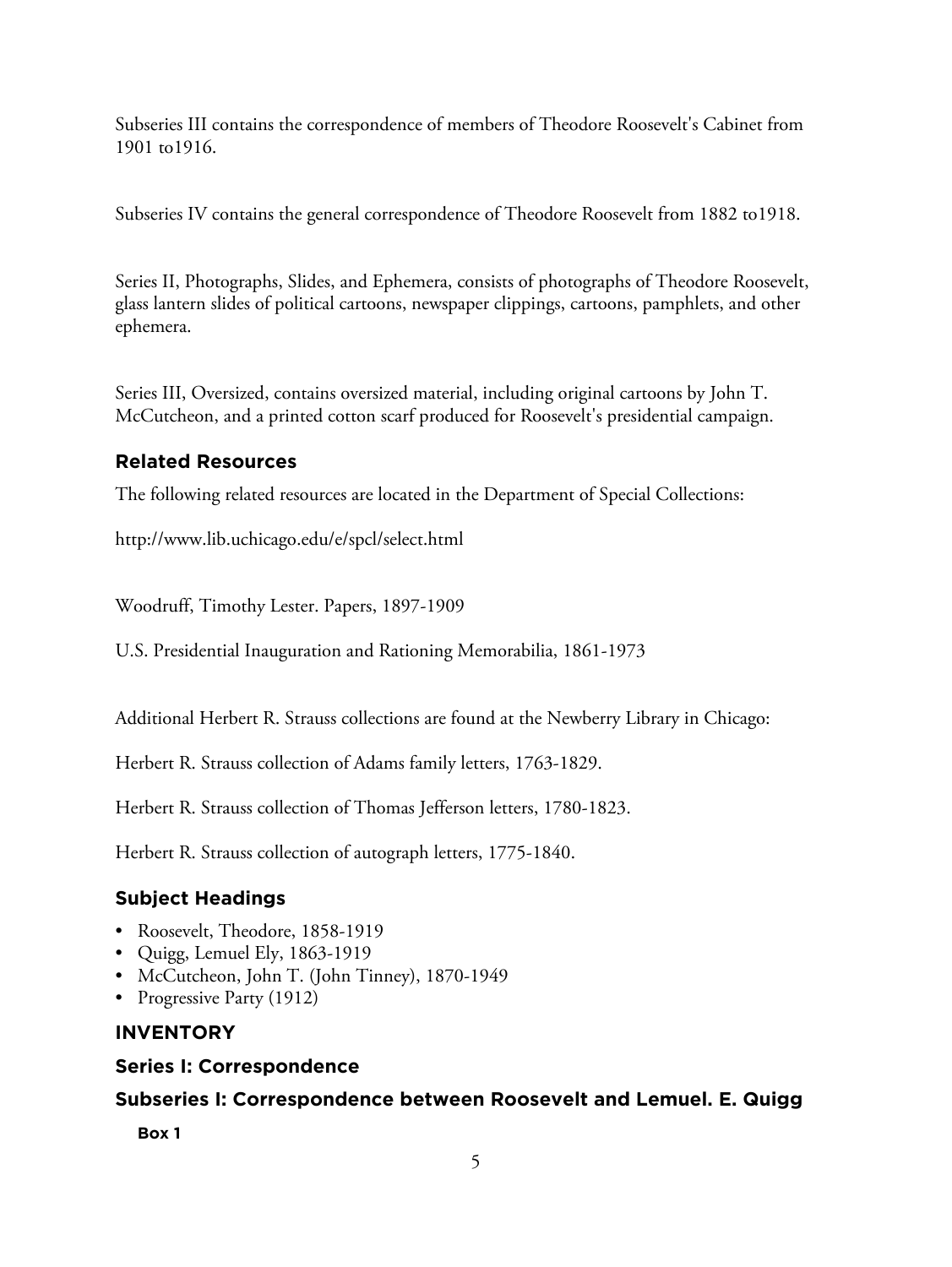**Folder 1** Police Commission, 1894-1895 **Box 1 Folder 2** Police Commission, 1895 **Box 1 Folder 3** Police Commission, 1896-1897 **Box 1 Folder 4** Governor of New York, 1897-1898 **Box 1 Folder 5** Governor of New York, 1898 **Box 1 Folder 6** Governor of New York, 1899 **Box 1 Folder 7** Governor of New York, 1900 **Box 1 Folder 8** White House, 1901 **Box 1 Folder 9** Autobiography, 1913 **Box 1 Folder 10** Republican Party and Politics, 1916 **Box 1 Folder 11** Republican Party and Politics, 1916 **Box 1 Folder 12** Republican Party and Politics, 1917 **Box 1 Folder 13** Republican Party and Politics, 1918 **Box 1 Folder 14** Miscellaneous Correspondence and Letters of Condolence from Quigg to Roosevelt Family, 1918-1919

## **Subseries II: Correspondence between Roosevelt and William Murphy**

**Box 2 Folder 1**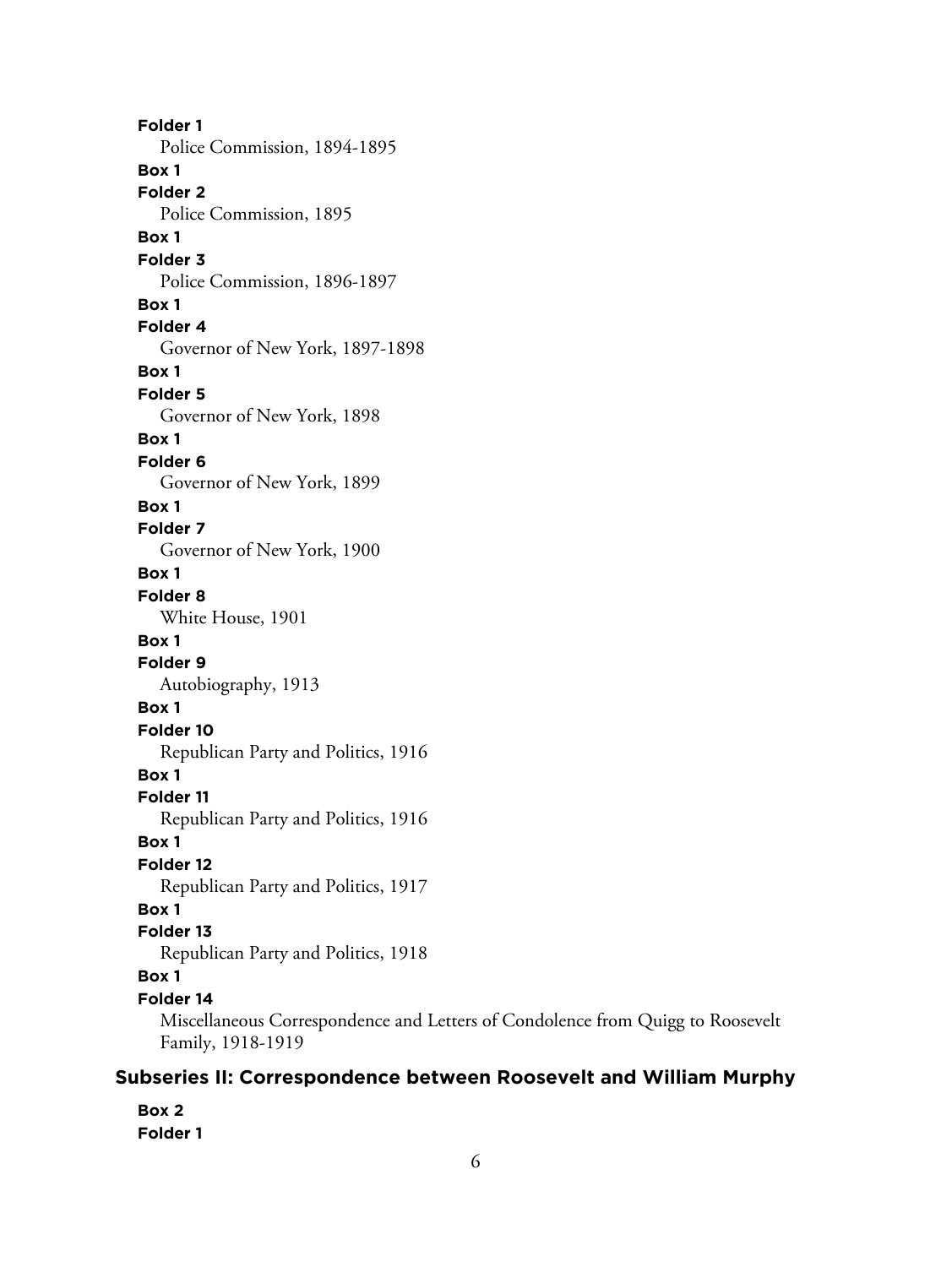Roosevelt to Murphy, 1890-1901

## **Box 2**

## **Folder 2**

Roosevelt to Murphy, 1904-1905

## **Subseries III: Correspondence of members of Roosevelt's Cabinet.**

#### **Box 2**

#### **Folder 3**

Correspondence of Bonaparte, Cortelyou, and Fairbanks, 1903-1916

## **Box 2**

**Folder 4**

Correspondence of Hay, Knox and Metcalf, 1900-1908

## **Box 2**

**Folder 5**

Correspondence of Moody, Morton and Straus, 1901-1908

### **Subseries IV: General Correspondence**

**Box 2 Folder 6** General Correspondence "A," 1898-1914 **Box 2 Folder 7** General Correspondence "B," 1886-1894 **Box 2 Folder 8** General Correspondence "C," 1915-1916 **Box 2 Folder 9** General Correspondence "C-D," 1882-1906 **Box 2 Folder 10** General Correspondence "E-F," 1891-1917 **Box 2 Folder 11** General Correspondence "G," 1887-1911 **Box 2 Folder 12** General Correspondence "H-M," 1885-1917 **Box 2 Folder 13** General Correspondence "P," 1898-1900 **Box 2 Folder 14** General Correspondence "S-U," 1884-1918

## **Series II: Photographs, Slides, and Ephemera**